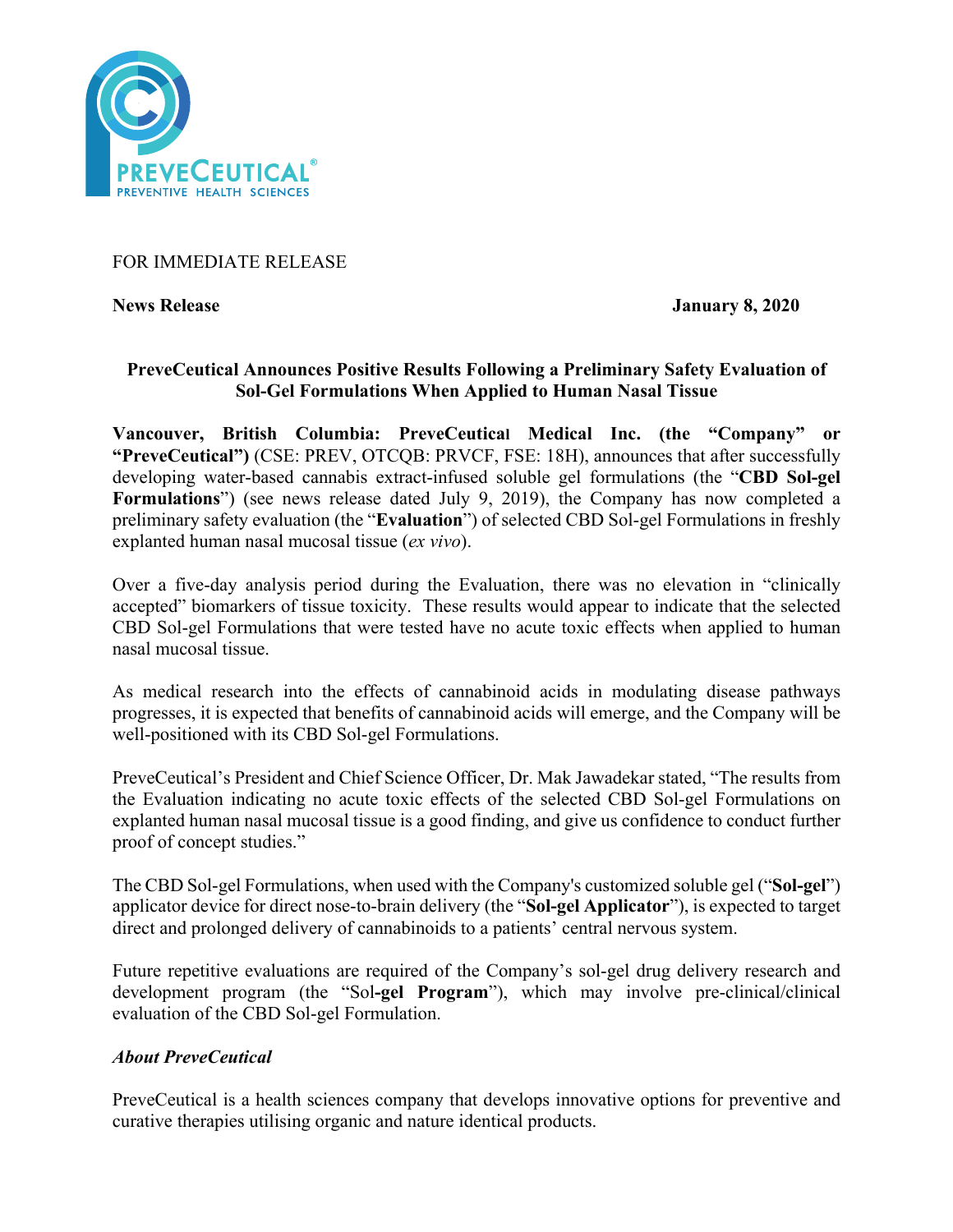PreveCeutical aims to be a leader in preventive health sciences and currently has five research and development programs, including: dual gene therapy for curative and prevention therapies for diabetes and obesity; the Sol-gel Program; Nature Identical™ peptides for treatment of various ailments; non-addictive analgesic peptides as a replacement to the highly addictive analgesics such as morphine, fentanyl and oxycodone; and a therapeutic product for treating athletes who suffer from concussions (mild traumatic brain injury).

For more information about PreveCeutical, please visit www.PreveCeutical.com, follow us on Twitter: http://twitter.com/PreveCeuticals and Facebook: www.facebook.com/PreveCeutical.

## *On Behalf of the Board of Directors*

*"Dr. Makarand (Mak) Jawadekar"* President & Chief Science Officer

### *For further information, please contact:*

Deanna Kress Director of Corporate Communications & Investor Relations +1-778-999-6063 deanna@PreveCeutical.com

#### *Forward-Looking Statements:*

This news release contains forward-looking statements and forward-looking information (collectively, "forwardlooking statements") within the meaning of applicable Canadian and U.S. securities legislation, including the United States *Private Securities Litigation Reform Act of 1995*. All statements in this news release that are not purely historical are forward-looking statements and include statements regarding beliefs, plans, expectations and orientations regarding the future including, without limitation, the completion of the Sol-gel Program, the development of the CBD Sol-gel Formulation and the Sol-gel Applicator, and, if successful, the ability of the Company to capitalize on its CBD Sol-gel Formulation, the efficacy of the Company's products, matters related to the Company's current and planned research and development programs, including the Sol-gel Program, the Company's anticipated future business plans and its prospect of success in executing thereon. Often, but not always, forward-looking statements can be identified by words such as "will","plans", "expects", "may", "intends", "anticipates", "believes", "proposes" or variations of such words including negative variations thereof and phrases that refer to certain actions, events or results that may, could, would, might or will occur or be taken or achieved. Forward looking statements are based on certain assumptions regarding the Company, including expected growth, results of operations and research and development activities (including in respect of the toxicity and efficacy of the CBD Sol-gel Formulation), performance, industry trends, growth opportunities, and that the Company will be able to obtain the financing required to carry out its planned future business activities, retain and attract qualified research personnel and obtain and/or maintain the necessary intellectual property rights it needs to carry out its future business activities.

Actual results could differ from those projected in any forward-looking statements due to numerous factors including, risks and uncertainties relating to the completion of the Sol-gel Program, the development of the CBD Sol-gel Formulation and the Sol-gel Applicator, actual results of research and development programs, the inability of the Company, to, among other things, protect its intellectual property, obtain any required governmental, regulatory or stock exchange approvals, permits, consents or authorizations required, including Canadian Securities Exchange acceptance of any planned future activities, commercialise any therapeutic and diagnostic technologies, execute its proposed business plans, pursue business partnerships, complete its research and development programs as planned, including the Sol-gel Program, and obtain the financing required to carry out its planned future activities. Other factors such as general economic, market or business conditions or changes in laws, regulations and policies affecting the biotechnology, pharmaceutical or cannabis industry, may also adversely affect the future results or performance of the Company. These forward-looking statements are made as of the date of this news release and, unless required by applicable law, the Company assumes no obligation to update the forward-looking statements or to update the reasons